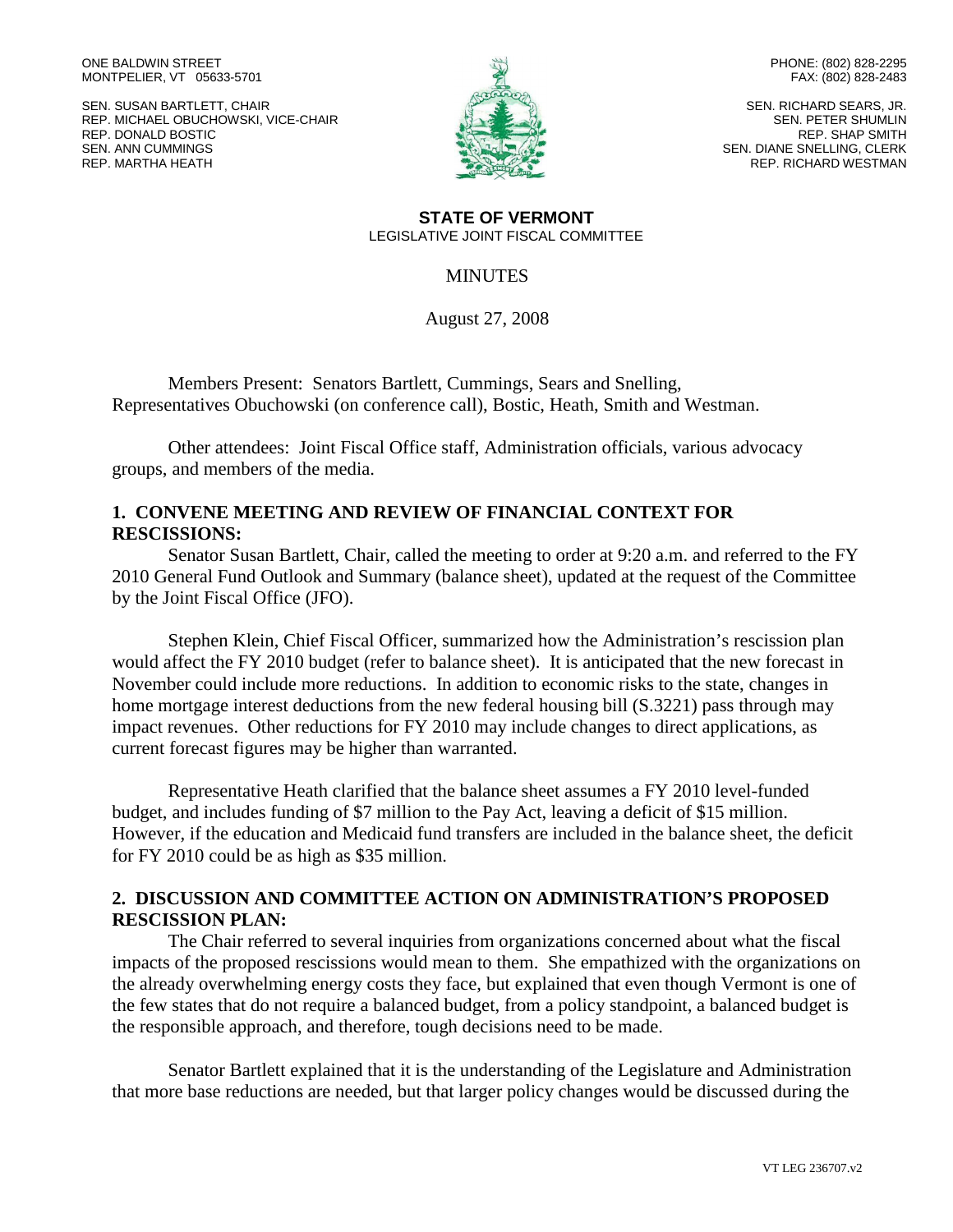Joint Fiscal Committee August 27, 2008 Page 2 of 6

2009 legislative session. The current proposed reductions are all about buying time until the Legislature reconvenes.

Senator Bartlett explained that both the Legislature's economist and the Administration's economist painted a bleak picture for Vermont's immediate economic future and agreed there could potentially be more reductions before the end of FY 2009. From a legislative perspective, there is agreement that hard decisions need to be made now to start saving as much as possible. Senator Bartlett emphasized that postponing usage of rainy day funds until a more comprehensive conversation in November is a sound fiscal decision. Action on the Administration's proposed rescission plan was strongly encouraged to begin savings and to move forward.

The Chair referred to a motion to not concur with the Governor's proposed rescission plan and instead recommend specific changes. Representative Smith formally read the motion and moved to accept (motion attached). Representative Westman seconded the motion. Representative Heath agreed with the importance of the decision to not use more than \$3 million in Tobacco Settlement Funds to balance the FY 2009 budget.

Senator Sears recognized the hard decisions made and pointed out areas not mentioned in the motion he would continue to sort out, such as where the actual 5% reduction to the Attorney General's office will occur. A conversation with the Attorney General's office made it clear that the Southern Vermont Task Force was not included in the reduction plan, but final decisions on where reductions would occur had not been determined. He suggested that future conversations with the Attorney General, the Administration, Senators Shumlin, Campbell, Mullin, and him would be important in making any budget reduction decisions to that office.

Senator Sears raised a second issue on the clarity of the cuts to the judiciary branch. The Corrections Oversight Committee voiced concern over the elimination of the Sentencing Commission. Assigned tasks to the commission, due on January 15, 2009, were to target areas for saving money, such as the drug laws, and driving while intoxicated (DWI) laws. The Administration and the Joint Fiscal Committee were urged to leave the Sentencing Commission intact until its work was completed. Senator Bartlett thanked Senator Sears for clarifying the importance of those corrections issues.

The Chair explained a provision in the motion on the Assisted Community Care Services (ACCS). ACCS providers did not receive a COLA on the federal level as planned. The Legislature approved an increase through the FY 2009 waterfall for ACCS, but with the new reductions, those providers will receive even less than anticipated. In order to keep the ACCS providers from taking a larger cut than other reduction areas, \$67,000 would be restored by making reductions in other areas.

Representative Smith thanked the Committee for maintaining the increase to the Childcare Subsidy Eligibility Program. The AHS program is chronically behind in updating the federal poverty funding guidelines, and has a positive impact by providing child care to working Vermonters who are around or right above the poverty level.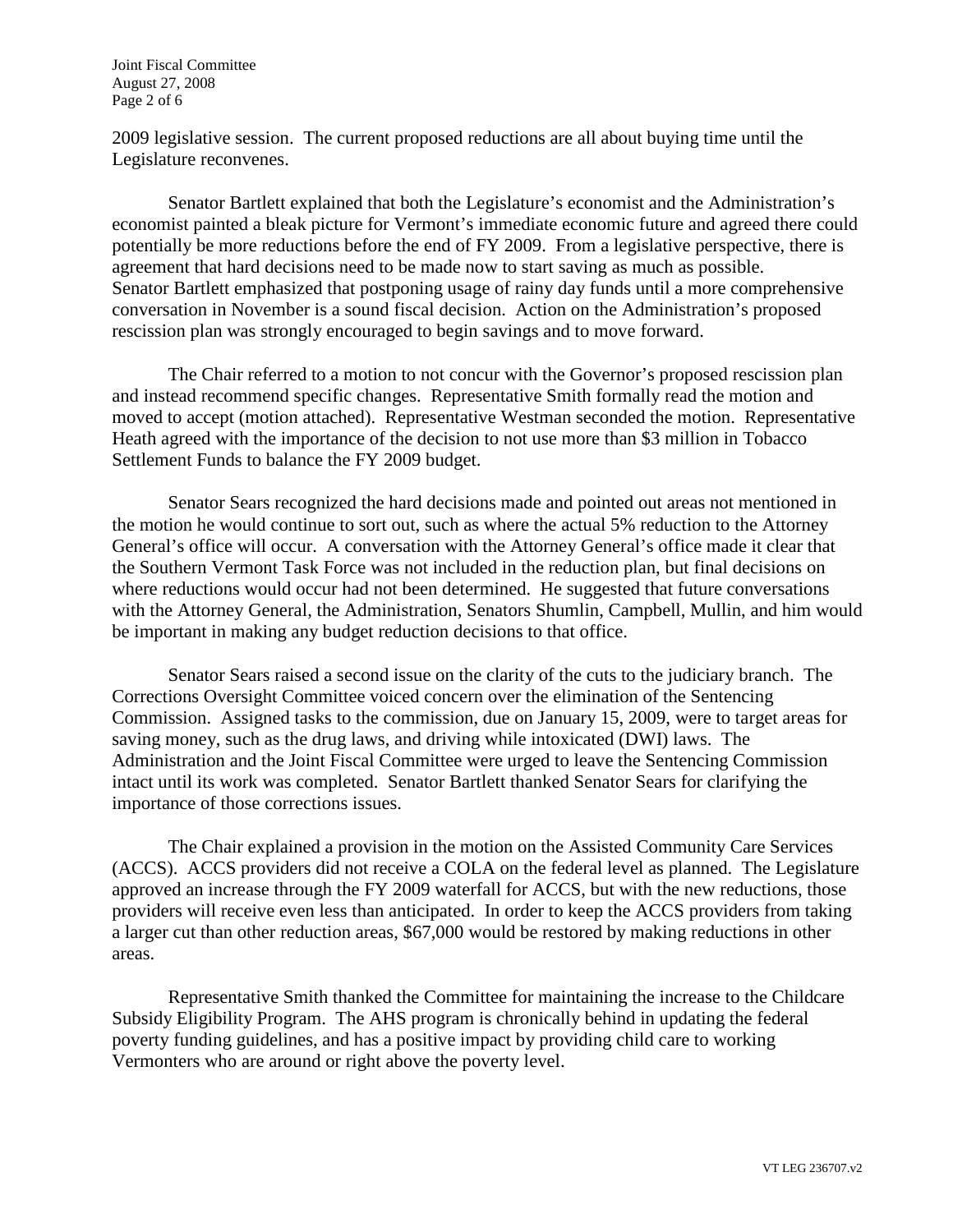Joint Fiscal Committee August 27, 2008 Page 3 of 6

Senator Snelling commented on the amount of correspondence received on the impact and the efficiency of usage of the regional partnerships, and inquired as to how deliberations of amendments to the Administration reduction proposal were decided. The Chair responded that there were many discussions on the various communications received from all the organizations, and informal conversations and agreements led to the decision that the work of the regional partnership could be delegated to other agencies. Discussions included an emphasis on helping the most vulnerable such as elderly, disabled, and young children, while maintaining a balanced budget. Senator Snelling thanked the Chair for the explanation and stated that it was important to address how the decisions were made in light of the volume of correspondence the Committee received.

Senator Cummings broached the issue of the Reductions in Force (RIFs). She queried whether an explanation was available as to where the RIFs will occur to equip the committee with a better understanding of the impacts on services. The Chair responded that out of the 16 positions, three were within the Agency of Commerce & Community Development (ACCD). The three RIFs from ACCD were from budget reductions during the 2008 session. There are also another 13 potential RIFs in the current Administration's proposed reduction plan, but specifics are not known at this time. It was emphasized that prematurely releasing a list of RIFs before a final rescission plan is adopted may complicate other factors, such as more retirements or new flexibility in federal funding to support those areas affected. Senator Cummings stated that she was not aware of a comprehensive planning process for the RIFs. The Chair offered that a more detailed plan from the Administration has been promised for the next Joint Fiscal Committee meeting.

The Chair asked that the current motion pending be acted upon. The Committee voted unanimously in the affirmative to adopt the motion. A brief recess was announced for the Administration to consider the motion just passed.

### **3. ADMINISTRATIONS RESPONSE TO MOTION:**

James Reardon, Commissioner, Department of Finance & Management, stated that he conferred with the Secretary of Administration, Neale Lunderville, and Secretary of Transportation, David Dill, on the Committee's adopted motion and asked for clarification of whether it was presumed the Committee was in agreement with the \$4 million rescissions to the transportation fund. The Chair stated that was an accurate assumption. Commissioner Reardon handed out three documents detailing a revised rescission plan that reflected the provisions from the Committee's earlier adopted motion.

Commissioner Reardon explained that the Administration was in agreement with maintaining the child care increased eligibility adjustment. New information received last Friday enabled the Administration to agree with the Committee's provision to sustain the appropriation to the ACCS program. The Administration does in fact informally agree with the Committee that not more than \$3 million of the Tobacco Settlement Fund (TSF) would be used for current shortfalls in the budget.

Commissioner Reardon addressed Senator Cummings' specific concerns on the RIFs by first agreeing with the Chair's synopsis and statement of the necessity of keeping RIFs low-key for now, and second, stating the Administration would make every effort to relocate affected employees.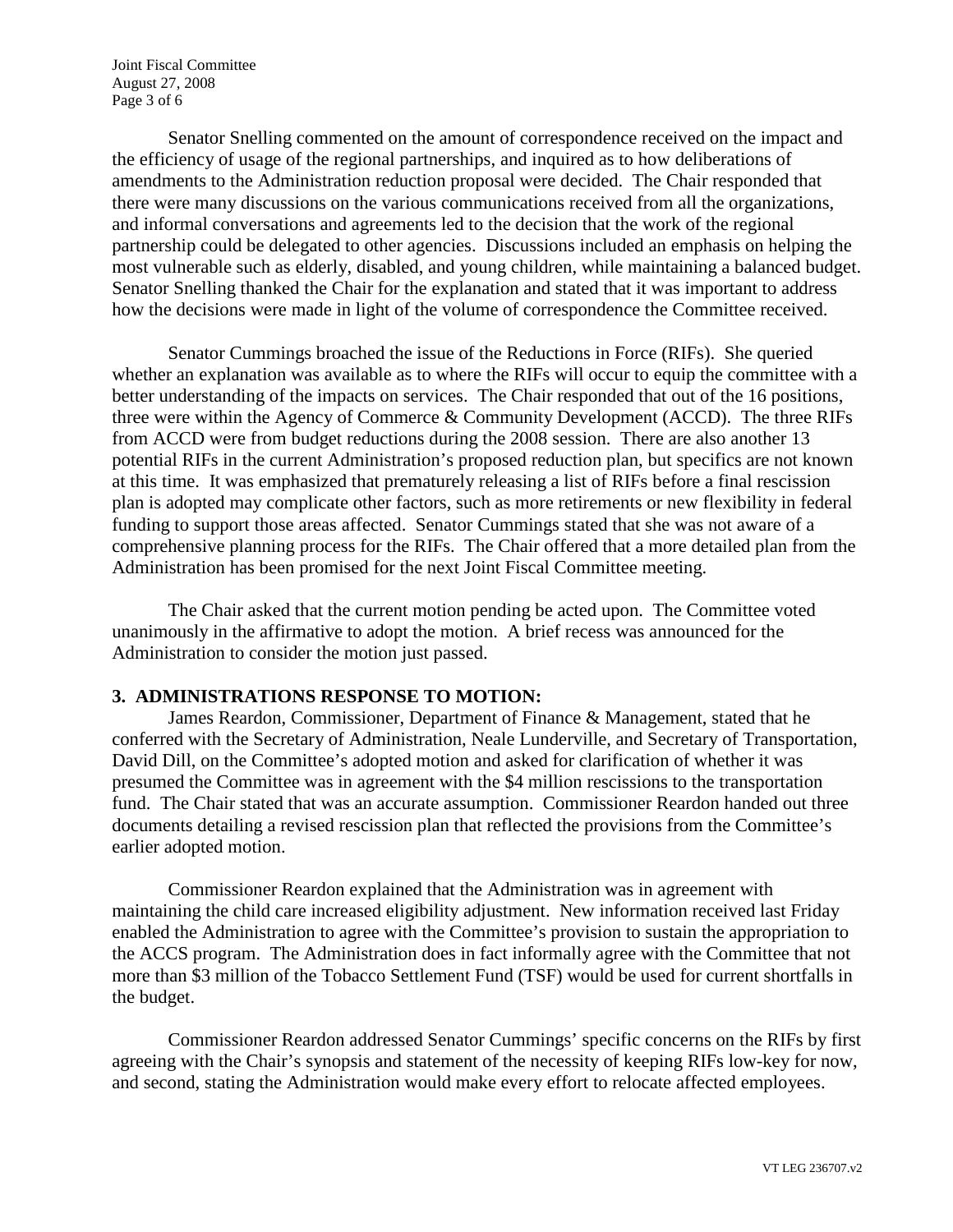Joint Fiscal Committee August 27, 2008 Page 4 of 6

Commissioner Reardon addressed Senator Sears' concerns in regards to the Sentencing Commission, and agreed the Administration does not want to impact drug prosecution adversely. The Committee and the Joint Fiscal Office staff were thanked for their hard work and collaborative efforts. Commissioner Reardon stated there would be impacts to services, but the Administration has tried hard to minimize those impacts.

Representative Smith queried whether the RIFs included exempt positions. Commissioner Reardon responded that the reduction plan would probably not include any exempt positions but it is an ongoing process. Representative Smith stated he wanted to ensure the issue had been properly discussed, due to the high volume of correspondence he received. He asked that the Administration consider exempt positions when reviewing base reductions.

Representative Heath clarified what the base cuts mean to the overall budget, as being actual real cuts. Commissioner Reardon agreed and gave the example of the Vermont Housing & Conservation Board (VHCB) reduction. Representative Heath further stated there were \$11 to \$12 million in base cuts that were actual budget cuts.

Senator Sears announced the Senate Judiciary Committee was in the midst of hearings on corrections issues and is considering the costs involved in the Administration's 23 point plan. He asked the Administration whether the rescission plan would affect the completion of that plan. Commissioner Reardon responded that within the rescission plan, public safety was held harmless, including the Department of Corrections, the State Police and the Special Investigation Units, the Defender General, and the State's Attorneys Office. He agreed there was more work to do in maintaining a balanced budget, but there was no desire to take any steps backwards in those areas.

The Chair handed out the Administration's motion to approve the FY 2009 expenditure reduction plan with further policy statements and fiscal detail (motion attached). A policy statement from the Joint Fiscal Committee on VHCB potential federal funding was also distributed.

Representative Heath moved to adopt the motion, Representative Westman seconded it, and Senator Snelling called the roll, 6-0-2. Representative Obuchowski stated that if he had been at the meeting in person, he would have voted yes. Senator Shumlin was absent.

# **4. NEXT MEETING AND ADJOURNMENT:**

The Chair thanked the Committee and confirmed the next meeting for October 3, 2008. An additional meeting will occur on November 18, 2008, at the time of the Emergency Board Meeting.

The meeting adjourned at approximately 12:00 p.m.

Respectfully,

\_\_\_\_\_\_\_\_\_\_\_\_\_\_\_\_\_\_\_\_\_\_\_\_\_\_\_\_\_\_\_\_\_\_ Theresa Utton-Jerman, Joint Fiscal Office

*{attachments}*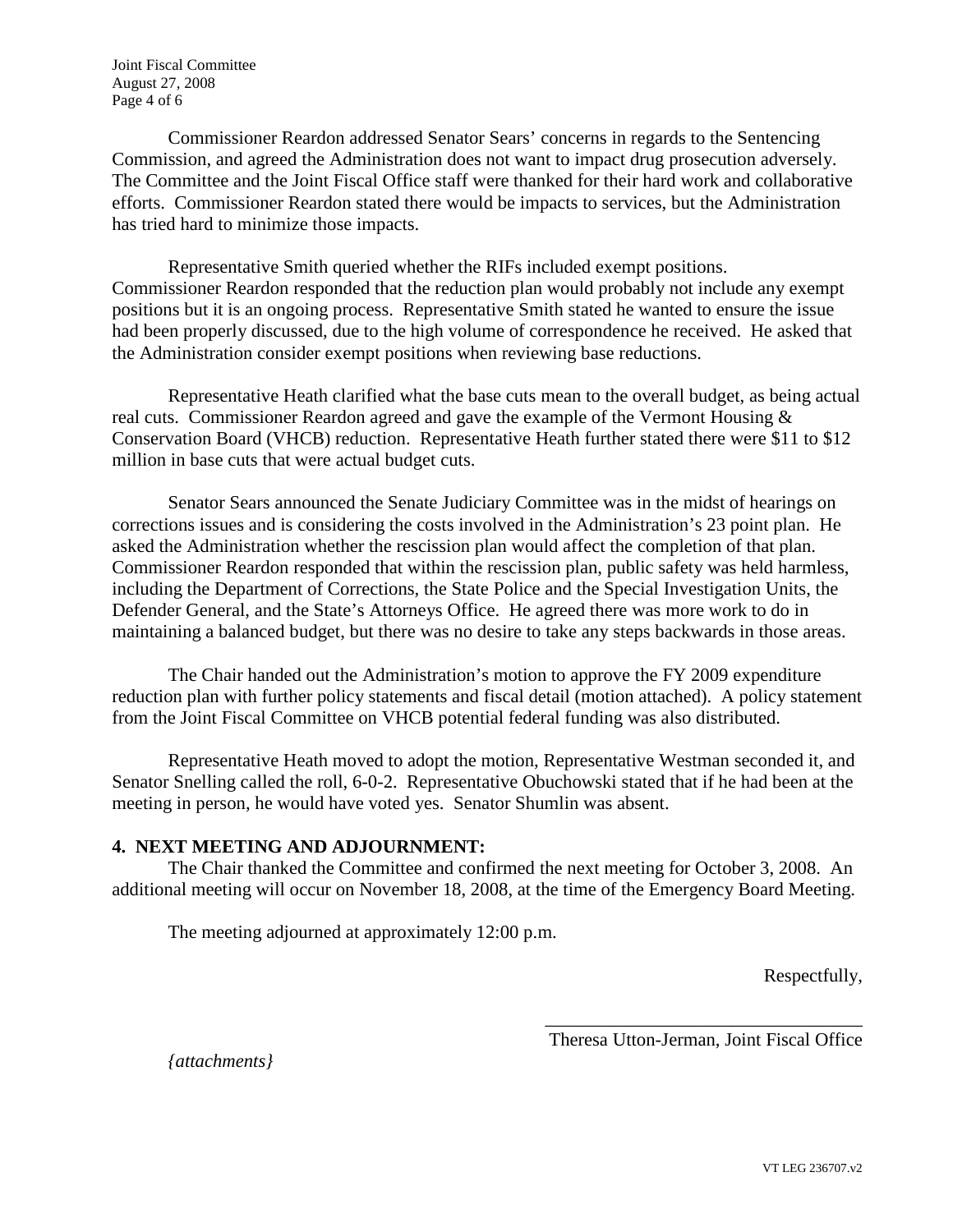*{MOTION ONE}*

## MOTION FOR 8/27/08 JOINT FISCAL COMMITTEE ACTION

#### RE: FY 2009 RESCISSION PLAN AS SUBMITTED AUGUST 22, 2008

Pursuant to 32 V.S.A. Sec 704(f), the Joint Fiscal Committee hereby does not approve the fiscal year 2009 expenditure reduction plan submitted by the Secretary of Administration on August 22, 2008, and recommends the follow amendments be made to the plan:

Sec. 2.223 - No reduction of \$426,329 to the child care eligibility as passed on by the legislature

Sec.2.207and Sec. 2.202 - No reduction of \$165,000 to the Assisted Community Care Services rate within the Medicaid program

To offset these recommended change no more than \$3 million of Tobacco Trust funds shall be transferred to the General Fund